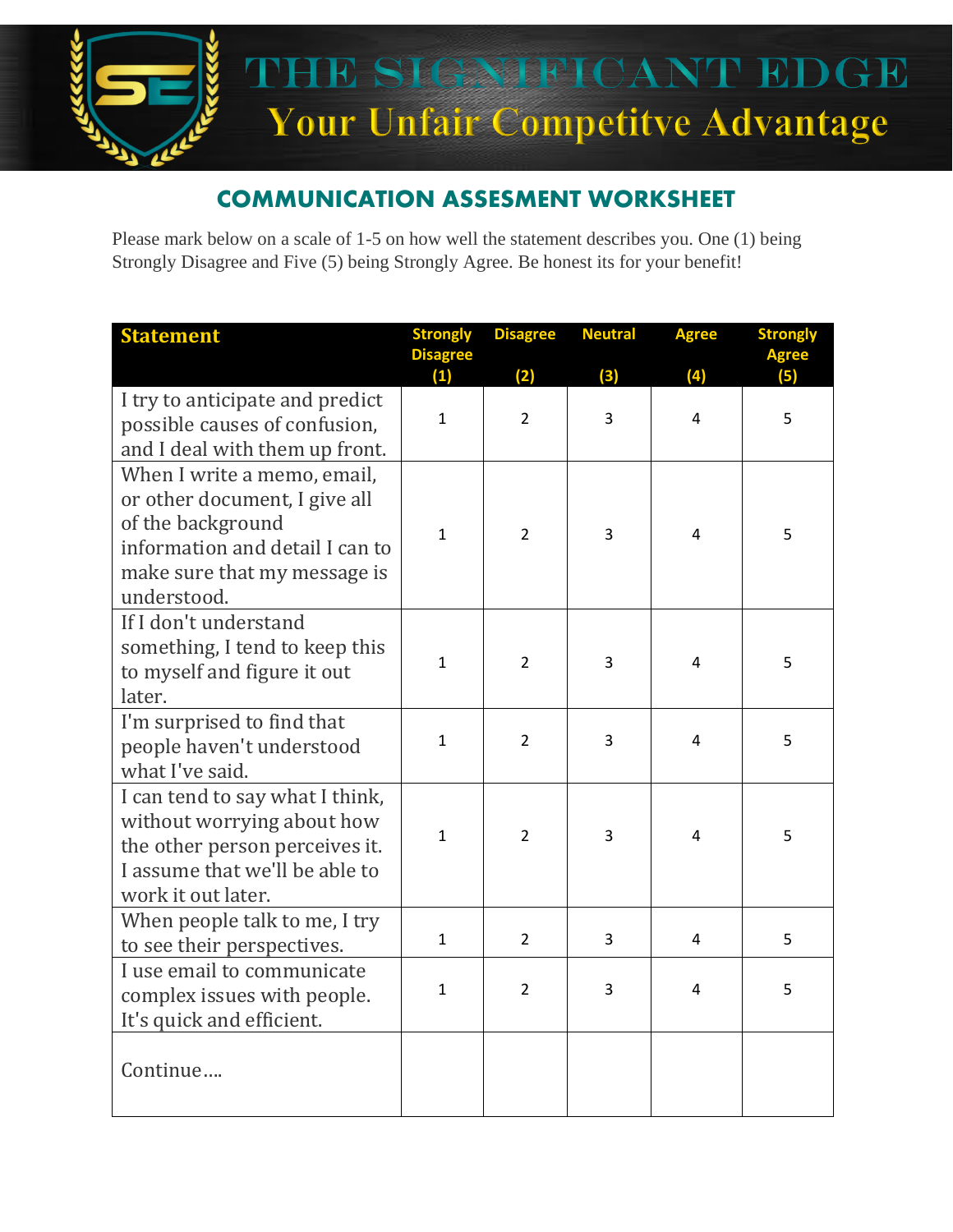

THE SIGNIFICANT EDGE Your Unfair Competitve Advantage

| When I finish writing a report,<br>memo, or email, I scan it<br>quickly for typos and so forth,<br>and then send it off right<br>away.                            | $\mathbf{1}$ | $\overline{2}$ | 3 | 4              | 5 |
|-------------------------------------------------------------------------------------------------------------------------------------------------------------------|--------------|----------------|---|----------------|---|
| When talking to people, I pay<br>attention to their body<br>language.                                                                                             | $\mathbf{1}$ | $\overline{2}$ | 3 | $\sqrt{4}$     | 5 |
| I use diagrams and charts to<br>help express my ideas.                                                                                                            | $\mathbf{1}$ | $\overline{2}$ | 3 | 4              | 5 |
| Before I communicate, I think<br>about what the person needs<br>to know, and how best to<br>convey it.                                                            | $\mathbf{1}$ | $\overline{2}$ | 3 | 4              | 5 |
| When someone's talking to<br>me, I think about what I'm<br>going to say next to make sure<br>I get my point across<br>correctly.                                  | 1            | $\overline{2}$ | 3 | 4              | 5 |
| Before I send a message, I<br>think about the best way to<br>communicate it (in person,<br>over the phone, in a<br>newsletter, via memo, and so<br>on).           | 1            | $\overline{2}$ | 3 | $\overline{4}$ | 5 |
| I try to help people<br>understand the underlying<br>concepts behind the point I<br>am discussing. This reduces<br>misconceptions and increases<br>understanding. | 1            | $\mathbf{z}$   | 3 | 4              | ь |
| I consider cultural barriers<br>when planning my<br>communications.                                                                                               | 1            | $\overline{2}$ | 3 | 4              | 5 |
| <b>SCORE:</b>                                                                                                                                                     |              |                |   |                |   |